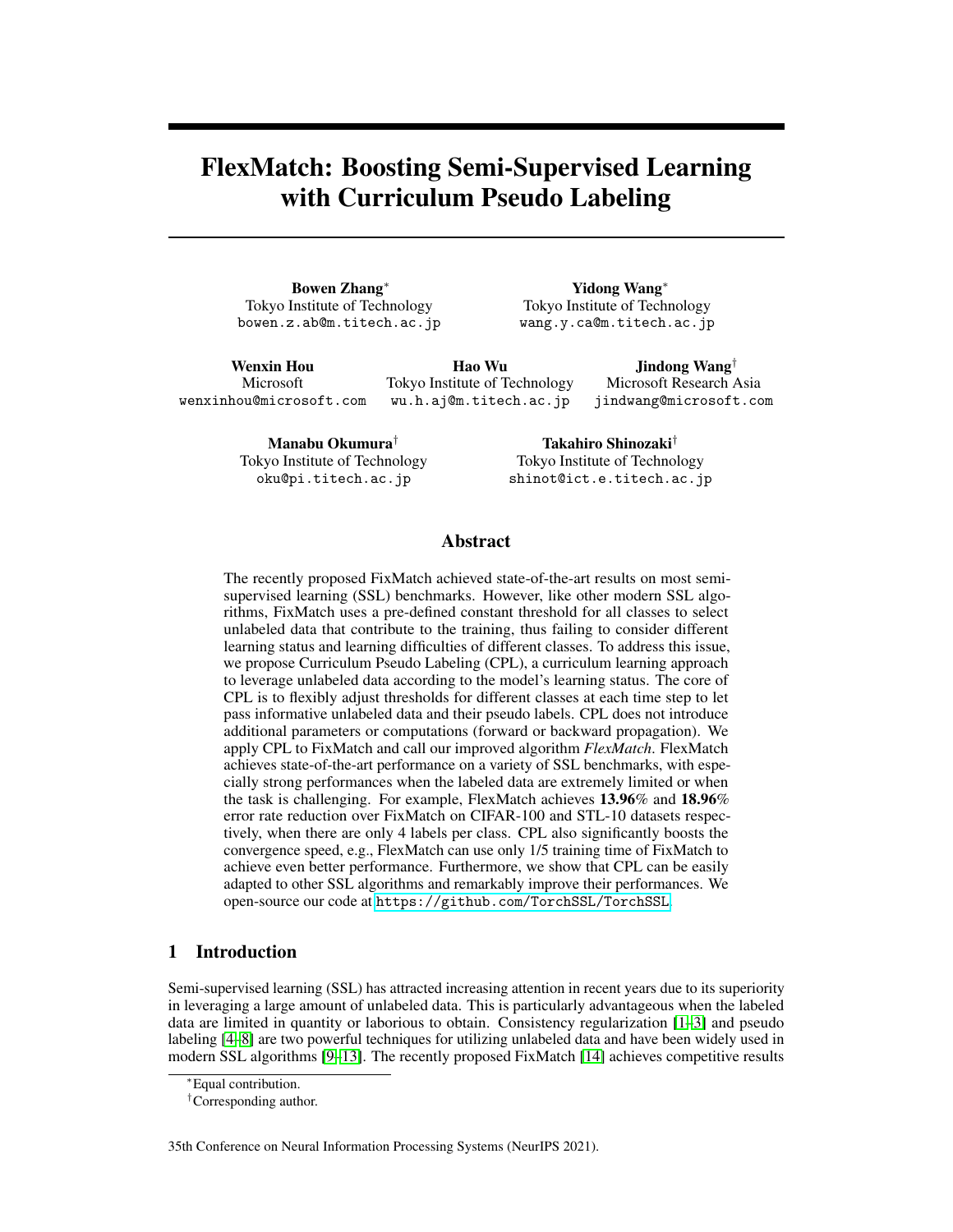by combining these techniques with weak and strong data augmentations and using cross-entropy loss as the consistency regularization criterion.

However, a drawback of FixMatch and other popular SSL algorithms such as Pseudo-Labeling [\[4\]](#page-9-2) and Unsupervised Data Augmentation (UDA) [\[11\]](#page-9-7) is that they rely on a *fixed* threshold to compute the unsupervised loss, using only unlabeled data whose prediction confidence is above the threshold. While this strategy can make sure that only high-quality unlabeled data contribute to the model training, it ignores a considerable amount of other unlabeled data, especially at the early stage of the training process, where only a few unlabeled data have their prediction confidence above the threshold. Moreover, modern SSL algorithms handle all classes *equally* without considering their different learning difficulties.

To address these issues, we propose Curriculum Pseudo Labeling (CPL), a curriculum learning [\[15\]](#page-10-0) strategy to take into account the learning status of each class for semi-supervised learning. CPL substitutes the pre-defined thresholds with *flexible* thresholds that are dynamically adjusted for each class according to the current learning status. Notably, this process does not introduce any additional parameter (hyper-parameter or trainable parameter) or extra computation (forward or back propagation). We apply this curriculum learning strategy directly to FixMatch and call the improved algorithm *FlexMatch*.

While the training speed remains as efficient as that of FixMatch, FlexMatch converges significantly faster and achieves state-of-the-art performances on most SSL image classification benchmarks. The benefit of introducing CPL is particularly remarkable when the labels are scarce or when the task is challenging. For instance, on the STL-10 dataset, FlexMatch achieves relative performance improvement over FixMatch by 18.96%, 16.11%, and 7.68% when the label amount is 400, 2500, and 10000 respectively. Moreover, CPL further shows its superiority by boosting the convergence speed – with CPL, FlexMatch takes less than 1/5 training time of FixMatch to reach its final accuracy. Adapting CPL to other modern SSL algorithms also leads to improvements in accuracy and convergence speed.

To sum up, this paper makes the following three contributions:

- We propose Curriculum Pseudo Labeling (CPL), a curriculum learning approach of dynamically leveraging unlabeled data for SSL. It is almost cost-free and can be easily integrated to other SSL methods.
- CPL significantly boosts the accuracy and convergence performance of several popular SSL algorithms on common benchmarks. Specifically, FlexMatch, the integration of FixMatch and CPL, achieves state-of-the-art results.
- We open-source TorchSSL, a unified PyTorch-based semi-supervised learning codebase for the fair study of SSL algorithms. TorchSSL includes implementations of popular SSL algorithms and their corresponding training strategies, and is easy to use or customize.

## 2 Background

<span id="page-1-0"></span>Consistency regularization follows the continuity assumption of SSL [\[1,](#page-9-0) [2\]](#page-9-8). The most basic consistency loss in SSL, such as in  $\Pi$  Model [\[9\]](#page-9-4), Mean Teacher [\[10\]](#page-9-9) and MixMatch [\[12\]](#page-9-10), is the  $\ell$ -2 loss:

$$
\sum_{b=1}^{\mu} ||p_m(y|\omega(u_b)) - p_m(y|\omega(u_b))||_2^2, \tag{1}
$$

where B is the batch size of labeled data,  $\mu$  is the ratio of unlabeled data to labeled data,  $\omega$  is a stochastic data augmentation function (thus the two terms in Eq.[\(1\)](#page-1-0) are different),  $u<sub>b</sub>$  denotes a piece of unlabeled data, and  $p_m$  represents the output probability of the model. With the introduction of pseudo labeling techniques [\[5,](#page-9-11) [7\]](#page-9-12), the consistency regularization is converted to an entropy minimization process [\[16\]](#page-10-1), which is more suitable for the classification task. The improved consistency loss with pseudo labeling can be represented as:

$$
\frac{1}{\mu B} \sum_{b=1}^{\mu B} \mathbb{1}(\max(p_m(y|\omega(u_b))) > \tau) H(\hat{p}_m(y|\omega(u_b)), p_m(y|\omega(u_b))), \tag{2}
$$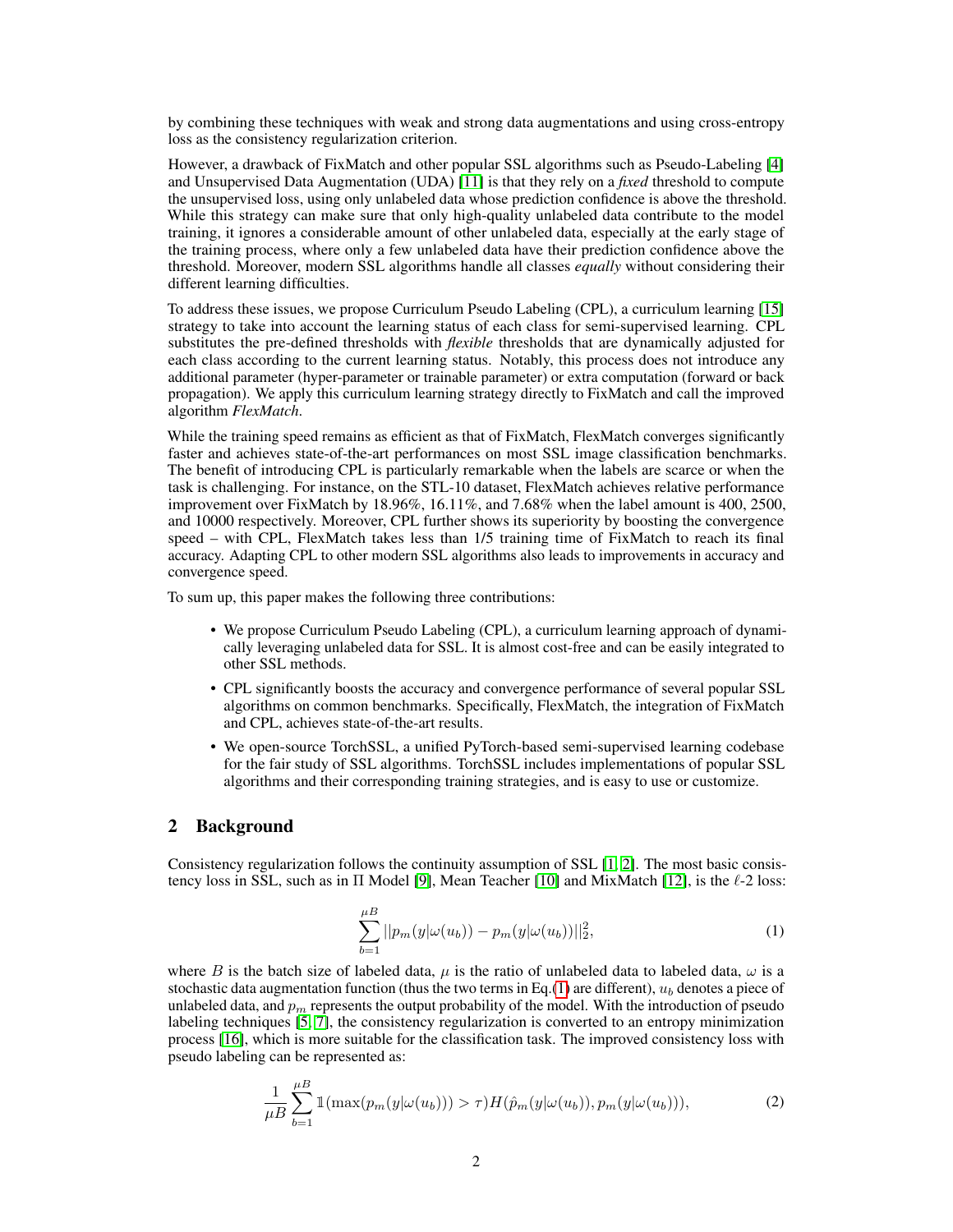

Figure 1: Illustration of Curriculum Pseudo Label (CPL). The estimated learning effects of each class are decided by the number of unlabeled data samples falling into this class and above the fixed threshold. They are then used to adjust the flexible thresholds to let pass the optimal unlabeled data. Note that the estimated learning effects do not always grow – they may also decrease if the predictions of the unlabeled data fall into other classes in later iterations.

where H is cross-entropy,  $\tau$  is the pre-defined threshold and  $\hat{p}_m(y|\omega(u_b))$  is the pseudo label that can either be a 'hard' one-hot label [\[4,](#page-9-2) [14\]](#page-9-6) or a sharpened 'soft' one [\[11\]](#page-9-7). The intention of using a threshold is to mask out noisy unlabeled data that have low prediction confidence.

FixMatch utilizes such consistency regularization with strong augmentation to achieve competitive performance. For unlabeled data, FixMatch first uses weak augmentation to generate artificial labels. These labels are then used as the target of strongly-augmented data. The unsupervised loss term in FixMatch thereby has the form:

$$
\frac{1}{\mu B} \sum_{b=1}^{\mu B} \mathbb{1}(\max(p_m(y|\omega(u_b))) > \tau) H(\hat{p}_m(y|\omega(u_b)), p_m(y|\Omega(u_b))), \tag{3}
$$

where  $\Omega$  is a strong augmentation function instead of weak augmentation  $\omega$ .

Of the aforementioned works, the pre-defined threshold  $(\tau)$  is constant. We believe this can be improved because the data of some classes may be inherently more difficult to learn than others. Curriculum learning [\[15\]](#page-10-0) is a learning strategy where learning samples are gradually introduced according to the model's learning process. In such a way, the model is always optimally challenged. This technique is widely employed in deep learning research [\[17](#page-10-2)[–21\]](#page-10-3).

## 3 FlexMatch

#### 3.1 Curriculum Pseudo Labeling

While current SSL algorithms render pseudo labels of only high-confidence unlabeled data cut off by a pre-defined threshold, CPL renders the pseudo labels *to different classes* and *at different time steps*. Such a process is realized by adjusting the thresholds according to the model's learning status of each class.

However, it is non-trivial to dynamically determine the thresholds according to the learning status. The most ideal approach would be calculating evaluation accuracies for each class and use them to scale the threshold, as:

$$
\mathcal{T}_t(c) = a_t(c) \cdot \tau,\tag{4}
$$

where  $\mathcal{T}_t(c)$  is the flexible threshold for class c at time step t and  $a_t(c)$  is the corresponding evaluation accuracy. In this way, lower accuracy that indicates a less satisfactory learning status of the class will lead to a lower threshold that encourages more samples of this class to be learned. Since we cannot use the evaluation set in the model learning process, one may have to separate an extra validation set from the training set for such accuracy evaluations. However, this practice show two fatal problems: First, such a *labeled* validation set separated from the training set is expensive under SSL scenario as the labeled data are already scarce. Second, to dynamically adjust the thresholds in the training process, accuracy evaluations must be done continually at each time step t, which will considerably slow down the training speed.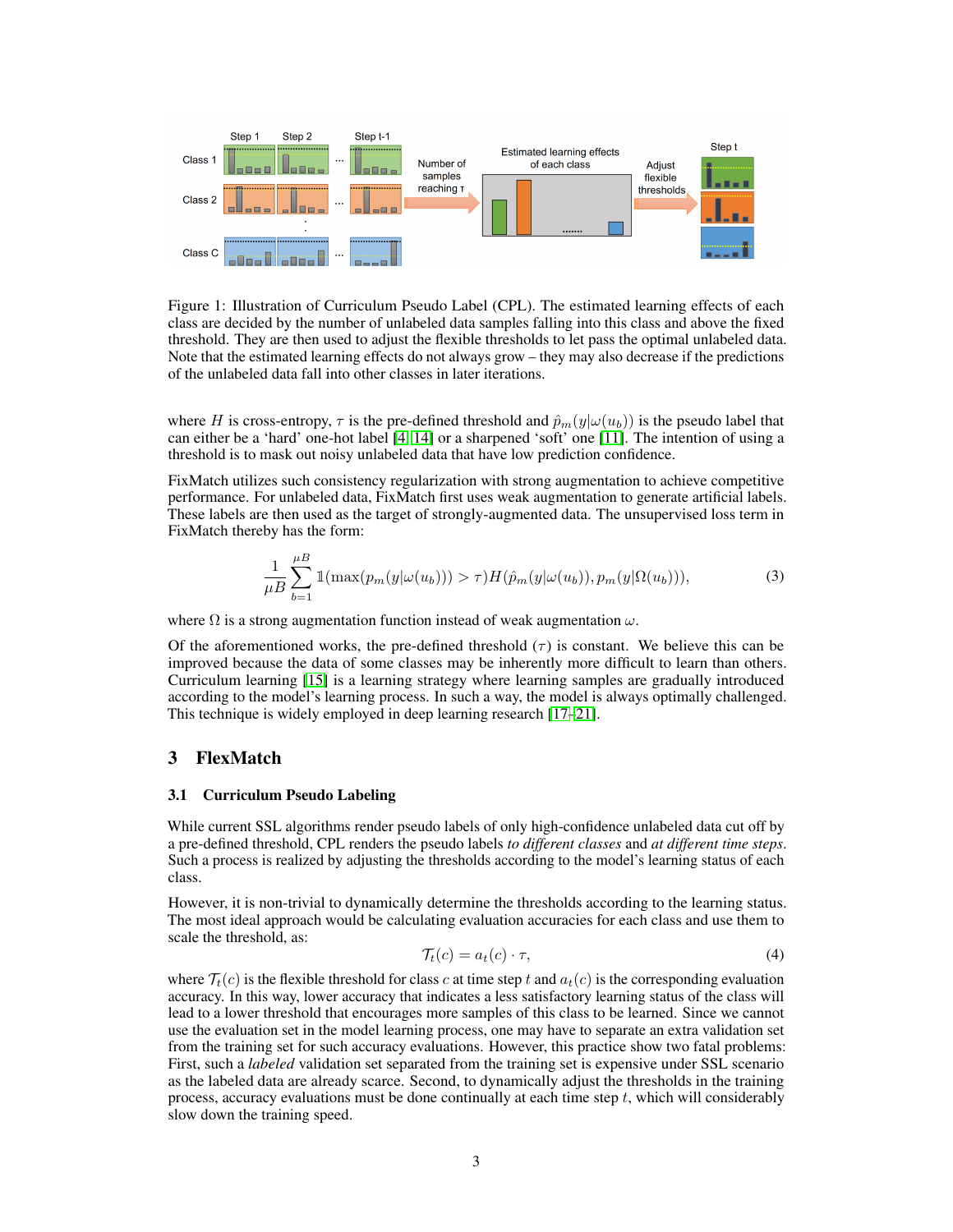In this work, we propose Curriculum Pseudo Labeling (CPL) for semi-supervised learning. Our CPL uses an alternative way to estimate the learning status, which does not introduce additional inference processes, nor needs an extra validation set. As believed in [\[14\]](#page-9-6), a high threshold that filters out noisy pseudo labels and leaves only high-quality ones can considerably reduce the confirmation bias [\[22\]](#page-10-4). Therefore, our key assumption is that when the threshold is high, the learning effect of a class can be reflected by the number of samples whose predictions fall into this class and above the threshold. Namely, the class with fewer samples having their prediction confidence reach the threshold is considered to have a greater learning difficulty or a worse learning status, formulated as:

$$
\sigma_t(c) = \sum_{n=1}^{N} \mathbb{1}(\max(p_{m,t}(y|u_n)) > \tau) \cdot \mathbb{1}(\arg \max(p_{m,t}(y|u_n) = c).
$$
 (5)

where  $\sigma_t(c)$  reflects the learning effect of class c at time step t.  $p_{m,t}(y|u_n)$  is the model's prediction for unlabeled data  $u_n$  at time step t, and N is the total number of unlabeled data. When the unlabeled dataset is balanced (i.e., the number of unlabeled data belonging to different classes are equal or close), larger  $\sigma_t(c)$  indicates a better estimated learning effect. By applying the following normalization to  $\sigma_t(c)$  to make its range between 0 to 1, it can then be used to scale the fixed threshold  $\tau$ :

<span id="page-3-0"></span>
$$
\beta_t(c) = \frac{\sigma_t(c)}{\max_c \sigma_t},\tag{6}
$$

$$
\mathcal{T}_t(c) = \beta_t(c) \cdot \tau. \tag{7}
$$

<span id="page-3-2"></span>One characteristic of such a normalization approach is that the best-learned class has its  $\beta_t(c)$  equal to 1, causing its flexible threshold equal to  $\tau$ . This is desirable. For classes that are hard to learn, the thresholds are lowered down, encouraging more training samples in these classes to be learned. This also improves the data utilization ratio. As learning proceeds, the threshold of a well-learned class is raised higher to selectively pick up higher-quality samples. Eventually, when all classes have reached reliable accuracies, the thresholds will all approach  $\tau$ . Note that the thresholds do not always grow, it may also decrease if the unlabeled data is classified into a different class in later iterations. This new threshold is used for calculating the unsupervised loss in FlexMatch, which can be formulated as:

$$
\mathcal{L}_{u,t} = \frac{1}{\mu B} \sum_{b=1}^{\mu B} \mathbb{1}(\max(q_b) > \mathcal{T}_t(\arg \max(q_b))) H(\hat{q}_b, p_m(y|\Omega(u_b))),\tag{8}
$$

<span id="page-3-5"></span>where  $q_b = p_m(y|\omega(u_b))$ . The flexible thresholds are updated at each iteration. Finally, we can formulate the loss in FlexMatch as the weighted combination (by  $\lambda$ ) of supervised and unsupervised loss:

<span id="page-3-4"></span><span id="page-3-3"></span>
$$
\mathcal{L}_t = \mathcal{L}_s + \lambda \mathcal{L}_{u,t},\tag{9}
$$

where  $\mathcal{L}_s$  is the supervised loss on labeled data:

$$
\mathcal{L}_s = \frac{1}{B} \sum_{b=1}^{B} H(y_b, p_m(y|\omega(x_b))).
$$
 (10)

Note that the cost of introducing CPL is almost free. Practically, every time the prediction confidence of an unlabeled data  $u_n$  is above the fixed threshold  $\tau$ , the data, and its predicted class are marked and will be used for calculating  $\beta_t(c)$  at the next time step. Such marking actions are bonus actions each time the consistency loss is computed. Therefore, FlexMatch does not introduce additional forward propagation processes for evaluating the model's learning status, nor new parameters.

#### 3.2 Threshold warm-up

We noticed in our experiments that at the early stage of the training, the model may blindly predict most unlabeled samples into a certain class depending on the parameter initialization(i.e., more likely to have confirmation bias). Hence, the estimated learning status may not be reliable at this stage. Therefore, we introduce a warm-up process by rewriting the denominator in Eq. [\(6\)](#page-3-0) as:

<span id="page-3-1"></span>
$$
\beta_t(c) = \frac{\sigma_t(c)}{\max\left\{\max\limits_c \sigma_t, N - \sum_c \sigma_t\right\}},\tag{11}
$$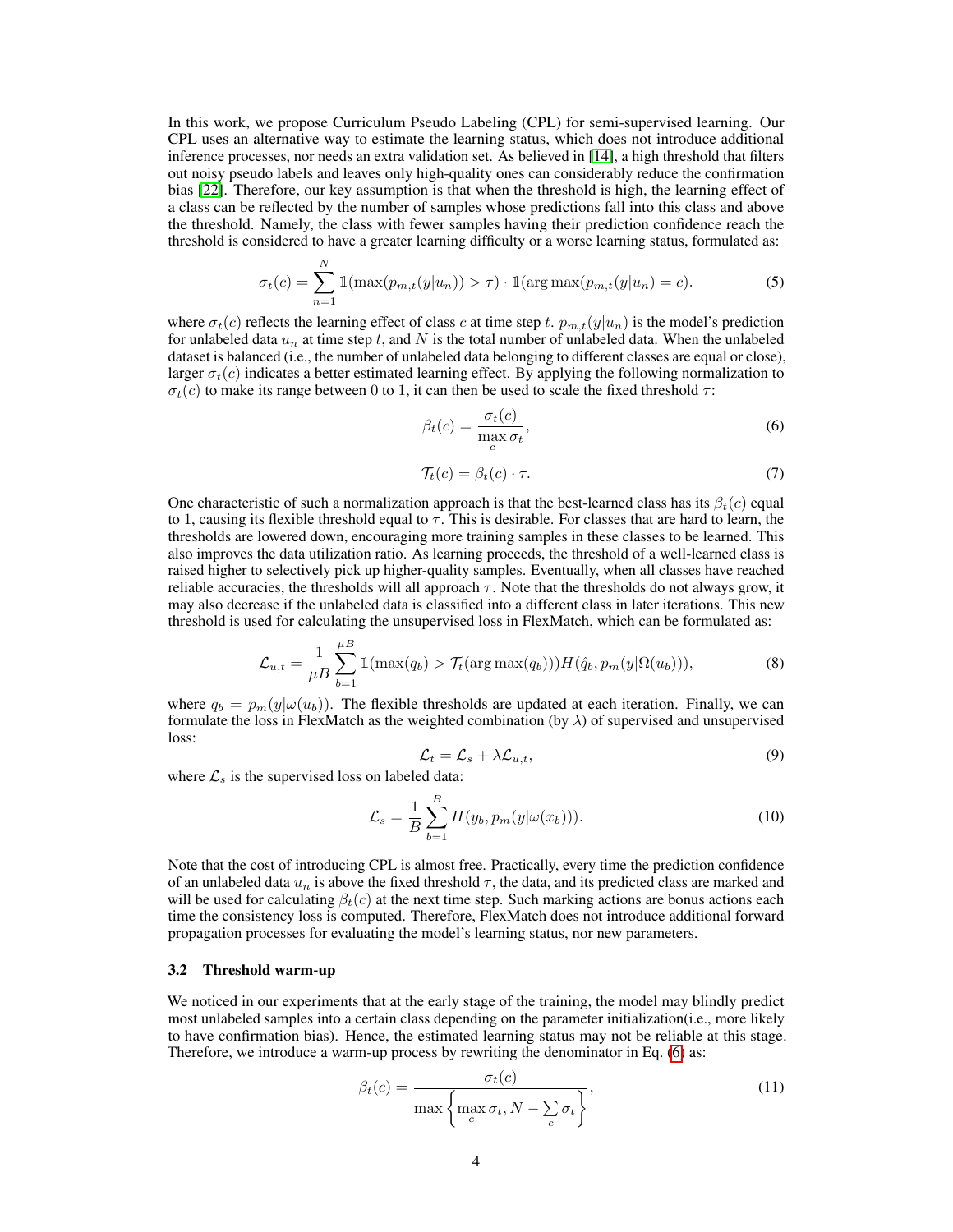#### Algorithm 1 FlexMatch algorithm.

<span id="page-4-0"></span>1: **Input:**  $\mathcal{X} = \{(x_m, y_m) : m \in (1, ..., M)\}, \mathcal{U} = \{u_n : n \in (1, ..., N)\}\$  {M labeled data and N unlabeled data.} 2:  $\hat{u}_n = -1 : n \in (1, ..., N)$  {Initialize predictions of all unlabeled data as -1 indicating unused.} 3: while not reach the maximum iteration do 4: **for**  $c = 1$  to  $C$  **do** 5:  $\sigma(c) = \sum_{n=1}^{N} \mathbb{1}(\hat{u}_n = c)$  {Compute estimated learning effect.} 6: if  $\max \sigma(c) < \sum_{n=1}^{N} \mathbb{1}(\hat{u}_n = -1)$  then 7: Calculate  $\beta(c)$  using Eq. [\(11\)](#page-3-1) {Threshold warms up when unused data dominate.} 8: else 9: Calculate  $\beta(c)$  using Eq. [\(6\)](#page-3-0) {Compute normalized estimated learning effect.} 10: end if 11: Calculate  $\mathcal{T}(c)$  using Eq. [\(7\)](#page-3-2) {Determine the flexible threshold for class c.} 12: end for 13: for  $b = 1$  to  $\mu B$  do 14: **if**  $p_m(y|\omega(u_b)) > \tau$  then<br>15:  $\hat{u}_b = \arg \max q_b$  {Upd 15:  $\hat{u}_b = \arg \max q_b$  {Update the prediction of unlabeled data  $u_b$ .}<br>16: **end if** end if 17: end for 18: Compute the loss via Eq. [\(8\)](#page-3-3), [\(10\)](#page-3-4) and [\(9\)](#page-3-5). 19: end while 20: Return: Model parameters.

where the term  $N - \sum_{c=1}^{C} \sigma_t(c)$  can be regarded as the number of unlabeled data that have not been used. This ensures that at the beginning of the training, all estimated learning effects gradually rise from 0 until the number of unused unlabeled data is no longer predominant. The duration of such a period depends on the unlabeled data amount (ref.  $N$  in Eq. [\(11\)](#page-3-1)) and the learning difficulty (ref. the growing speed of  $\sigma_t(c)$  in Eq. [\(11\)](#page-3-1)) of the dataset. In practice, such a warm-up process is very easy to implement as we can add an extra class to denote the unused unlabeled data. Thus calculating the denominator of Eq. [\(11\)](#page-3-1) is simply converted to finding the maximum among  $c + 1$  classes.

#### 3.3 Non-linear mapping function

The flexible threshold in Eq. [\(7\)](#page-3-2) is determined by the normalized estimated learning effects via a linear mapping. However, it may not be the most suitable mapping in the real training process, where the increase or decrease of  $\beta_t(c)$  may make big jumps in the early phase where the predictions of the model are still unstable; and only make small fluctuations after the class is well-learned in the mid and late training stage. Therefore, it is preferable if the flexible thresholds can be more sensitive when  $\beta_t(c)$  is large and vice versa.

We propose a non-linear mapping function to enable the thresholds to have a non-linear increasing curve when  $\beta_t(c)$  ranges uniformly from 0 to 1, as formulated below:

$$
\mathcal{T}_t(c) = \mathcal{M}(\beta_t(c)) \cdot \tau,\tag{12}
$$

where  $\mathcal{M}(\cdot)$  is a non-linear mapping function. It is clear that Eq. [\(7\)](#page-3-2) can be seen as a special case by setting  $M$  to the identity function. The mapping function  $M$  should be monotonically increasing and have a maximum no larger than  $1/\tau$  (otherwise the flexible threshold can be larger than 1 and filter out all samples). To avoid introducing additional hyper-parameters (e.g. lower limits of the flexible thresholds), we consider the mapping function to have a range from  $0$  to 1 so that the flexible thresholds range from 0 to  $\tau$ .

A monotone increasing convex function lets the thresholds grow slowly when  $\beta_t(c)$  is small, and become more sensitive as  $\beta_t(c)$  gets larger. Hence, we intuitively choose a convex function with the above-mentioned properties  $\mathcal{M}(x) = \frac{x}{2-x}$  for our experiments. We also conduct an ablation study to compare among mapping functions with different convexity and concavity in Sec. [4.4.](#page-7-0) The full algorithm of FlexMatch is shown in Algorithm [1.](#page-4-0)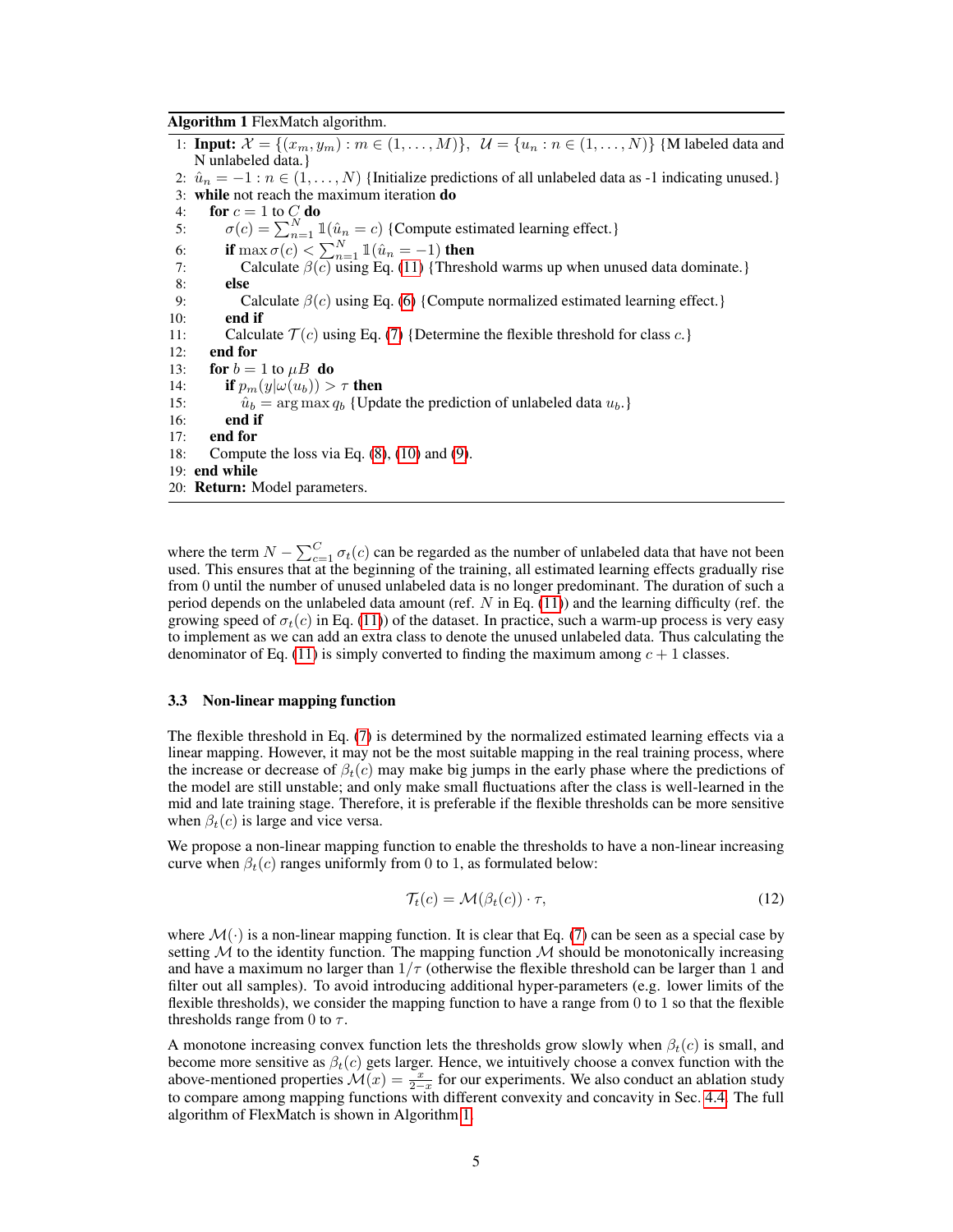<span id="page-5-0"></span>Table 1: Error rates on CIFAR-10/100, SVHN, and STL-10 datasets. The 'Flex' prefix denotes applying CPL to the algorithm, and 'PL' is an abbreviation of Pseudo-Labeling. STL-10 dataset does not have label information for unlabeled data, thus its fully-supervised result is unavailable.

| Dataset                             | CIFAR-10                           |                                      |                                      | CIFAR-100                            |                                                                                         |                                      | $STL-10$                             |                                                  |                                      | <b>SVHN</b>                          |                                     |
|-------------------------------------|------------------------------------|--------------------------------------|--------------------------------------|--------------------------------------|-----------------------------------------------------------------------------------------|--------------------------------------|--------------------------------------|--------------------------------------------------|--------------------------------------|--------------------------------------|-------------------------------------|
| Label Amount                        | 40                                 | 250                                  | 4000                                 | 400                                  | 2500                                                                                    | 10000                                | 40                                   | 250                                              | 1000                                 | 40                                   | 1000                                |
| PL<br>Flex-PL                       | $74.61 + 0.26$<br>$73.74 \pm 1.96$ | $46.49 \pm 2.20$<br>$46.14 \pm 1.81$ | $15.08 \pm 0.19$<br>$14.75 \pm 0.19$ | $87.45 \pm 0.85$                     | $57.74 \pm 0.28$<br>85.72 $\pm$ 0.46 56.12 $\pm$ 0.51 35.60 $\pm$ 0.15 73.42 $\pm$ 2.19 | $36.55 \pm 0.24$                     | $74.68 \pm 0.99$                     | $55.45 \pm 2.43$<br>$52.06 \pm 2.50$             | $32.64 \pm 0.71$<br>$32.05 \pm 0.37$ | $64.61 \pm 5.60$<br>$63.21 \pm 3.64$ | $9.40 \pm 0.32$<br>$12.05 \pm 0.54$ |
| <b>UDA</b><br>Flex-UDA              | $10.62 + 3.75$<br>$5.44 + 0.52$    | $5.16 + 0.06$<br>$5.02 \pm 0.07$     | $4.29 + 0.07$<br>$4.24 \pm 0.06$     | $46.39 + 1.59$                       | $27.73 \pm 0.21$<br>$45.17 \pm 1.88$ $27.08 \pm 0.15$ $21.91 \pm 0.10$                  | $22.49 \pm 0.23$                     | $37.42 + 8.44$<br>$29.53 \pm 2.10$   | $9.72 \pm 1.15$<br>$9.03 \scriptstyle{\pm 0.45}$ | $6.64 + 0.17$<br>$6.10 \pm 0.25$     | $5.12 + 4.27$<br>$3.42 \pm 1.51$     | $1.89 + 0.01$<br>$2.02 \pm 0.05$    |
| FixMatch<br>FlexMatch               | $7.47 + 0.28$<br>$4.97 + 0.06$     | $4.86 \pm 0.05$<br>$4.98 + 0.09$     | $4.21 \pm 0.08$<br>$4.19 \pm 0.01$   | $46.42 \pm 0.82$<br>39.94 $\pm$ 1.62 | $28.03 \pm 0.16$<br>$26.49 \pm 0.20$                                                    | $22.20 \pm 0.12$<br>$21.90 \pm 0.15$ | $35.97 \pm 4.14$<br>$29.15 \pm 4.16$ | $9.81 \pm 1.04$<br>$8.23 \pm 0.39$               | $6.25 + 0.33$<br>$5.77 \pm 0.18$     | $3.81 + 1.18$<br>$8.19 \pm 3.20$     | $1.96 + 0.03$<br>$6.72 \pm 0.30$    |
| Fully-Supervised<br>$4.62 \pm 0.05$ |                                    | $19.30 \pm 0.09$                     |                                      |                                      | $\overline{\phantom{0}}$                                                                |                                      |                                      | $2.13 \pm 0.02$                                  |                                      |                                      |                                     |

# 4 Experiments

We evaluate FlexMatch and other CPL-enabled algorithms on common SSL datasets: CIFAR-10/100 [\[23\]](#page-10-5), SVHN [\[24\]](#page-10-6), STL-10 [\[25\]](#page-10-7) and ImageNet [\[26\]](#page-10-8), and extensively investigate the performance under various labeled data amounts. We mainly compare our method with Pseudo-Labeling [\[4\]](#page-9-2), UDA [\[11\]](#page-9-7) and FixMatch [\[14\]](#page-9-6), since they all involve a pre-defined threshold. The results of other popular SSL algorithms are in the appendix. We also add a fully-supervised experiment for each dataset to better understand the results of SSL algorithms. Note that previously suggested [\[27\]](#page-10-9) fully-supervised comparisons use only the labeled set for training, whose purpose is to manifest the improvement brought by the introduction of unlabeled data. With the development of modern SSL algorithms, however, semi-supervised approaches are achieving competitive performance with supervised ones, or even better performance due to the strength of consistency regularization. Therefore, our fully-supervised comparisons are conducted with all data labeled, and apply weak data augmentations following Eq. [\(10\)](#page-3-4). We re-implement all baselines using our PyTorch [\[28\]](#page-10-10) codebase: TorchSSL, which is introduced in the appendix.

For a fair comparison, we use the same hyper-parameters following FixMatch [\[14\]](#page-9-6). Concretely, the optimizer for all experiments is standard stochastic gradient descent (SGD) with a momentum of 0.9 [\[29,](#page-10-11) [30\]](#page-10-12). For all datasets, we use an initial learning rate of 0.03 with a cosine learning rate decay schedule [\[31\]](#page-10-13) as  $\eta = \eta_0 \cos(\frac{7\pi k}{16K})$ , where  $\eta_0$  is the initial learning rate, k is the current training step and K is the total training step that is set to  $2^{20}$ . We also perform an exponential moving average and K is the total training step that is set to  $2^{20}$ . We also perform an exponential moving average with the momentum of 0.999. The batch size of labeled data is 64 except for ImageNet.  $\mu$  is set to be 1 for Pseudo-Label and 7 for UDA, FixMatch, and FlexMatch.  $\tau$  is set to 0.8 for UDA and 0.95 for Pseudo Label, FixMatch, and FlexMatch. These setups follow the original papers. The strong augmentation function used in our experiments is RandAugment [\[32\]](#page-10-14). We use ResNet-50 [\[33\]](#page-10-15) for the ImageNet experiment and Wide ResNet (WRN) [\[34\]](#page-10-16) and its variant [\[35\]](#page-10-17) for other datasets. Detailed hyper-parameters are listed in the appendix.

We adopt two evaluation metrics: (1) the median error rate of the last 20 checkpoints following [\[12,](#page-9-10) [14\]](#page-9-6), and (2) the best error rate in all checkpoints. We argue that the median approach is not suitable when the convergence speeds of the algorithms show significant differences – the large number of redundant iterations may result in over-fitting for the fast-converge algorithms. Therefore, we report the best error rates for all algorithms, while the results of the median approach are also provided in the appendix, showing that our FlexMatch still achieves the best performance. We run each task three times using distinct random seeds to obtain the error bars.

### 4.1 Main results

The classification error rates on CIFAR-10/100, STL-10 and SVHN datasets are in Table [1,](#page-5-0) and the results on ImageNet are in Sec. [4.2.](#page-6-0) Note that the SVHN dataset used in our experiment also includes the extra set that contains 531,131 additional samples. Results demonstrate that FlexMatch achieves the state-of-the-art performance on most of the benchmark datasets except for SVHN where Flex-UDA (i.e., UDA with CPL) and UDA have the lowest error rate on the 40-label split and the 1000-label split, respectively. We also provide the detailed precision, recall, F1, and AUC results in the appendix. Our CPL (FlexMatch) has the following advantages:

CPL achieves better performance on tasks with extremely limited labeled data. Our FlexMatch significantly outperforms other methods when the amount of labels is extremely small. For instance,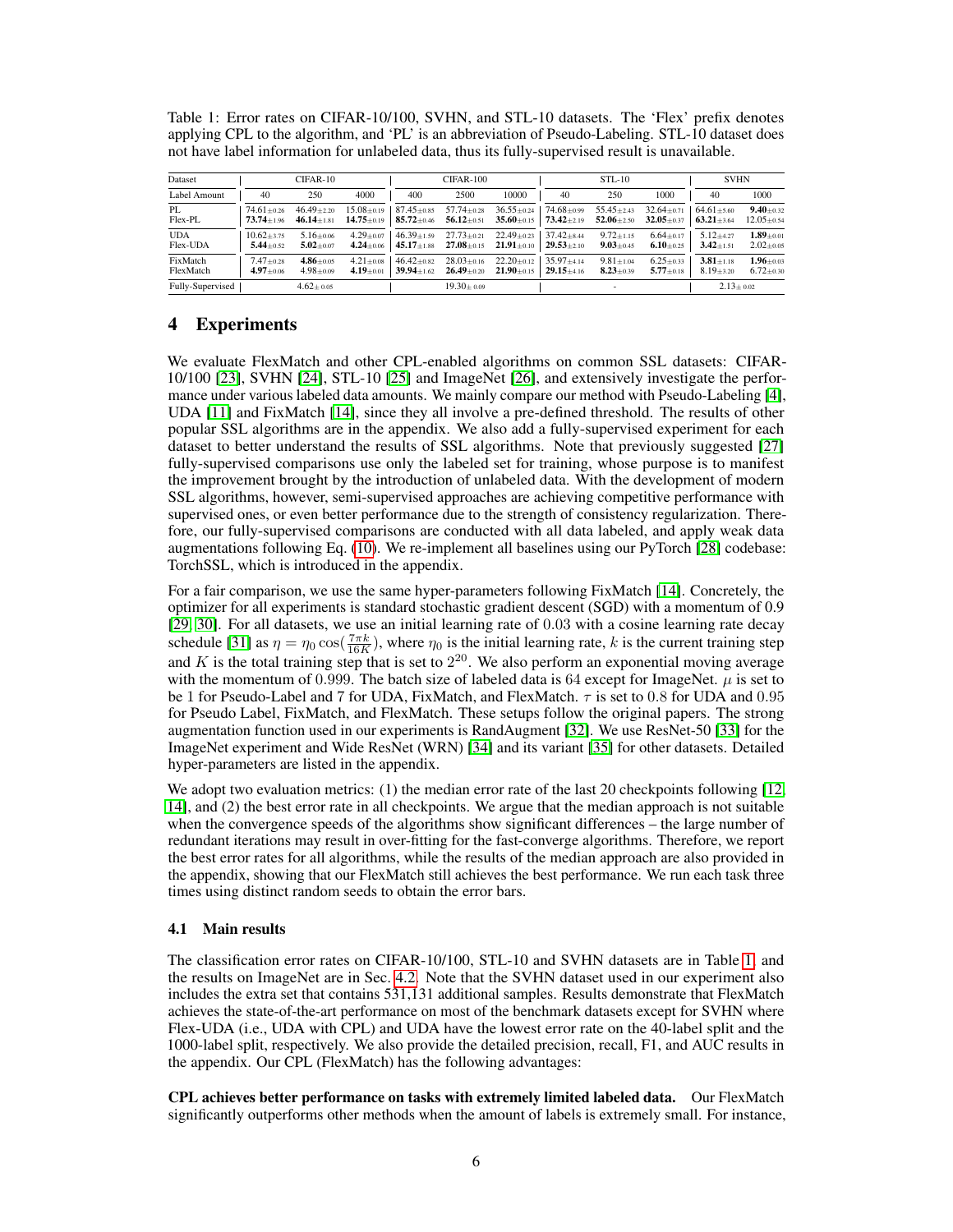

<span id="page-6-4"></span><span id="page-6-3"></span>Figure 3: Convergence analysis of FixMatch and FlexMatch. (a) and (b) depict the loss and top-1-accuracy on CIFAR-100 with 400 labels. Evaluations are done every 5K iterations. (c) and (d) demonstrate the class-wise accuracy within the first 200K iterations on CIFAR-10 dataset. The numbers in legend correspond to the ten classes in the dataset.

on the CIFAR-100 dataset with 400 labels (i.e., only 4 label samples per class), FlexMatch achieves an average error rate of 39.94%, which significantly outperforms FixMatch (46.42%).

CPL improves the performance of existing SSL algorithms. Other than FixMatch, CPL can also improve the performance of other existing SSL algorithms such as Pseudo-Labeling and UDA. For instance, the error rate is reduced from 37.4% to 29.53% for UDA on the STL-10 40-label split after introducing CPL (refer to as Flex-UDA in Table [1\)](#page-5-0). These results further prove the effectiveness of CPL in better leveraging unlabeled data. Figure [2](#page-6-1) shows the average running time of a single iteration with or without adding our CPL, it is clear that while improving the performance of existing SSL algorithms, our CPL *does not* introduce additional computational burden.

<span id="page-6-6"></span><span id="page-6-5"></span>

<span id="page-6-1"></span>Figure 2: Average running time of one iteration on a single GeForce RTX 3090 GPU.

CPL achieves better performance on complicated tasks. The STL-10 dataset contains unlabeled data from a similar but broader distribution of images than its labeled set. The existence of new types of objects in the unlabeled dataset makes STL-10 a more challenging and realistic task. FlexMatch achieves greater performance improvement under such a challenging situation. The error rate on STL-10 with only 40 labels is 29.15%, which is relatively 18.96% better than FixMatch (35.97%). Similar strong improvements are also observed on CIFAR-100 dataset, which has as many as one hundred classes.

We also analyze the reason why FlexMatch performs less favorably on SVHN. This is probably because SVHN is a relatively *simple* (i.e., to classify digits) yet *unbalanced* dataset. The class-wise imbalance leads to the classes with fewer samples never have their estimated learning effects close to 1 according to Eq. [\(6\)](#page-3-0), even when they are already well-learned. Such low thresholds allow noisy pseudo-labeled samples to be trusted and learned throughout the training process, which is also reflected by the loss descent curve where the low-threshold classes have major fluctuations. FixMatch, on the other hand, fixes its threshold at 0.95 to filter out noisy samples. Such a fixed high threshold is not preferable with respect to both accuracies of hard-to-learn classes and overall convergence speed as explained earlier, but since SVHN is an easy task, the model can easily learn the task and make high-confidence predictions, setting a high-fixed threshold thus becomes less problematic and has its advantages overweighed.

#### <span id="page-6-0"></span>4.2 Results on ImageNet

We also verify the effectiveness of CPL on ImageNet-1K [\[26\]](#page-10-8) which is a much more realistic and complicated dataset. We randomly choose the same 100K labeled data (i.e., 100 labels per class), which is less than 8% of the total labels. The hyper-parameters used for ImageNet can be found in the appendix, where the two algorithms share the same hyper-parameters. We show the error rate comparison after running  $2^{20}$  iterations in Table [2.](#page-6-2) This result indicates that when the task is complicated, despite the class imbalance issue (the number

<span id="page-6-2"></span>

|  |  |  |  | Table 2: Error rate results on      |  |
|--|--|--|--|-------------------------------------|--|
|  |  |  |  | ImageNet after $2^{20}$ iterations. |  |
|  |  |  |  |                                     |  |

| FixMatch  | 43.66   | 21.80 |
|-----------|---------|-------|
| FlexMatch | 42.02   | 19.49 |
| Method    | $Top-1$ | Top-5 |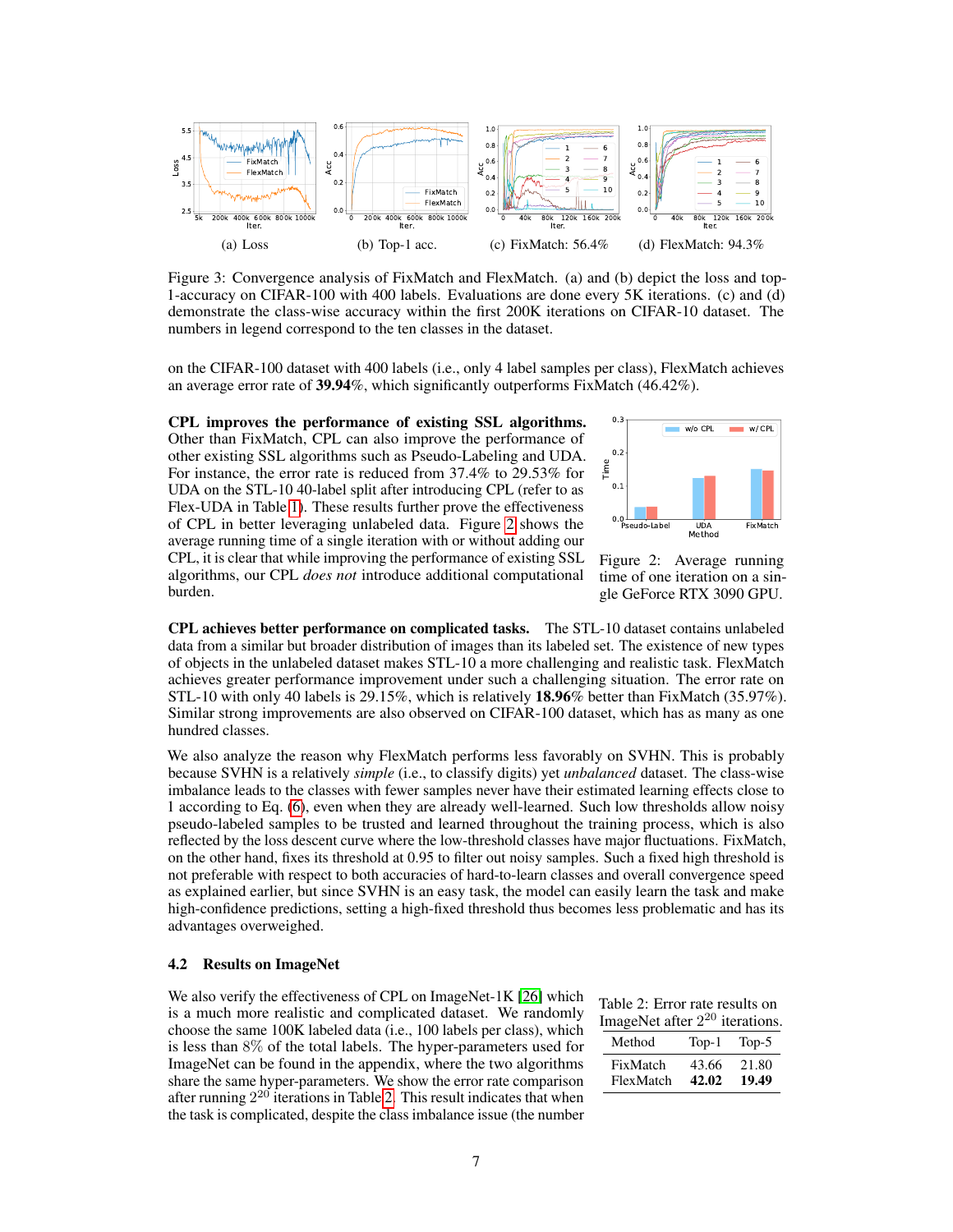<span id="page-7-1"></span>

<span id="page-7-3"></span><span id="page-7-2"></span>Figure 4: Ablation study of FlexMatch.

of images within each class ranges from 732 to 1300), CPL can still bring improvements. Note that this result does not represent the best performance of each algorithm as the model cannot fully converge after  $2^{20}$  iterations, and due to the computational resource limitation, we did not further tune the hyper-parameters to obtain the best results on ImageNet.

### 4.3 Convergence speed acceleration

Another strong advantage of FlexMatch is its superior convergence speed. Figure [3\(a\)](#page-6-3) and [3\(b\)](#page-6-4) shows the comparison between FlexMatch and FixMatch with respect to the loss and top-1-accuracy on CIFAR-100 400-label split. The loss of FlexMatch decreases much faster and smoother than FixMatch, demonstrating its superior convergence speed. The major fluctuations of the loss in FixMatch may due to the pre-defined threshold that lets pass most unlabeled data belonging to certain classes, whereas with CPL a larger batch of unlabeled data containing samples from various classes enables the gradient to more directly head toward the global optimum. As a result, with only 50K iterations, FlexMatch has already surpassed the final results of FixMatch. After 800K iterations, however, we observe a further decrease in loss and accuracy. This is likely due to over-fitting, which also occurs in FixMatch after 900K iterations. Thus, we believe it is not fair to use the median results of the last few checkpoints for evaluating algorithms with different convergence speeds.

We further compare the class-wise accuracy of FixMatch and FlexMatch on CIFAR-10 in their early training stages. As shown in Figure [3\(c\)](#page-6-5) and [3\(d\),](#page-6-6) at iteration 200K, FixMatch only hits an overall accuracy of 56.35% as half of the classes are still learned unsatisfactorily, whereas FlexMatch has already achieved an overall accuracy of 94.29% which is even higher than the final accuracy reached by FixMatch after 1M iterations. It is manifest that the introduction of CPL successfully encourages the model to proactively learn those difficult classes thereby improving the overall learning effect.

## <span id="page-7-0"></span>4.4 Ablation study

We conduct experiments to evaluate three components of FlexMatch: the upper limit of thresholds  $\tau$ , mapping functions  $\mathcal{M}(x)$ , and threshold warm-up.

**Threshold upper bound.** We investigate 5 different  $\tau$  values and 3 different mapping functions on CIFAR-10 dataset with 40 labels. As shown in Figure [4\(a\),](#page-7-1) the optimal choice of  $\tau$  is around 0.95, either increasing or decreasing this value results in a performance decay. Note that in FlexMatch, tuning  $\tau$  does not only affect the upper limit of the threshold but also the estimated learning effects because they are determined by the number of samples that fall above  $\tau$ .

Mapping function. We explore three different mapping functions in Figure [4\(b\):](#page-7-2) (1) concave:  $\mathcal{M}(x) = \ln(x+1)/\ln 2$ , (2) linear:  $\mathcal{M}(x) = x$ , and (3) convex:  $\mathcal{M}(x) = x/(2-x)$ . We see that the convex function shows the best performance and the concave function shows the worst. Although tweaking the degree of convexity may probably lead to further improvement, we do not make further investigation in this paper. It is noteworthy that all these functions have their outputs grow from 0 to 1 when the inputs go from 0 to 1. One may also design a function with a different range, for instance, from 0.5 to 1. In this case, it is equivalent to setting a lower limit to the flexible threshold so that even at the beginning of the training, only samples with prediction confidence higher than this limit will contribute to the unsupervised loss. We do not include such a lower limit in FlexMatch since it will introduce a new hyper-parameter. However, we did find that setting a lower limit at 0.5 can slightly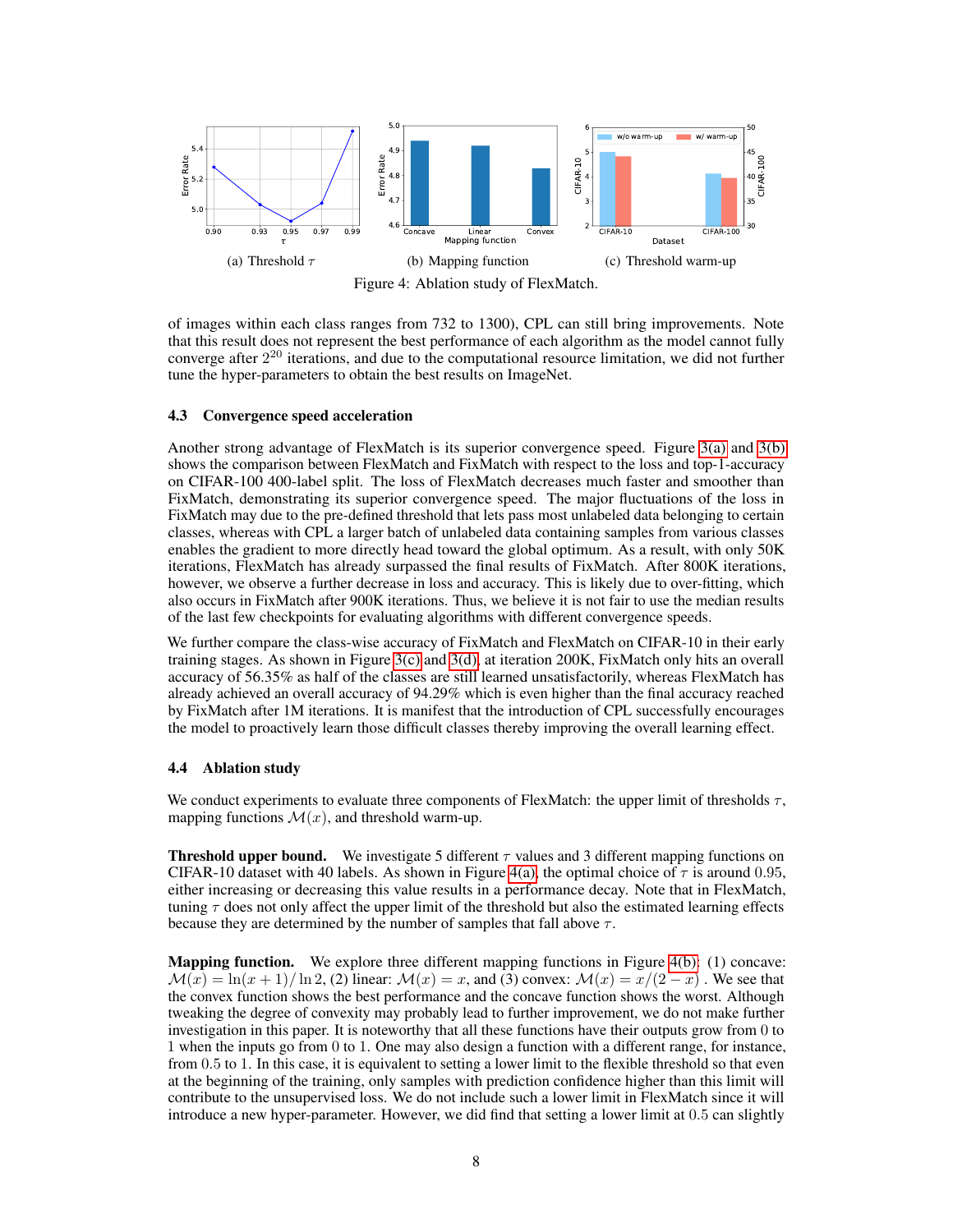improve the performance. A possible reason is that the lower threshold prevents noisy training caused by incorrect pseudo labels at the early stage [\[36\]](#page-11-0).

Threshold warm-up. We analyze the performance of threshold warm-up on both CIFAR-10 (40 labels) and CIFAR-100 (400 labels) datasets. As shown in Figure [4\(c\),](#page-7-3) threshold warm-up can bring about 0.2% absolute improvement on CIFAR-10 and about 1% on CIFAR-100. At the beginning of the training without the threshold warm-up, the flexible thresholds may go through heavy fluctuations because the denominator in Eq.[\(6\)](#page-3-0) is small. In the meantime, there will always be some classes whose flexible thresholds reach or approach  $\tau$ , thereby filtering out most unlabeled data in the batch. The threshold warm-up solves this issue by gradually raising the thresholds of all classes from zero – it creates a learning boom at the early training stage where most of the unlabeled data can be utilized.

Comparison with class balancing objectives. CPL has the effect of balancing across classes the number of unlabeled samples used to compute pseudo-labeling loss in each batch. Similar effect can be achieved by making the marginal class distribution close to a uniform distribution for each batch. We conduct such a comparative experiment by directly adding an additional objective to FixMatch:  $\mathcal{L}_b = \sum_c q_c \log(q_c/\hat{p}_c)$  [\[22\]](#page-10-4), where  $\hat{p}_c$  is the mean predicted probability of class c across all samples in the batch, and q is a uniform distribution:  $q_c = 1/C$ . The error rate of adding such an objective is 7.16% on the CIFAR-10 40-label split (compared with FixMatch  $7.47\% \pm 0.28$  and FlexMatch  $4.97\% \pm 0.06$ ). While this approach requires instances of each class within each batch to be balanced to make sense, CPL does not have such a constraint. It is more flexible and involves less human intervention to adjust thresholds than adjusting model's predictions.

### 5 Related Work

Pseudo-Labeling [\[4\]](#page-9-2) is a pioneer SSL method that uses hard artificial labels converted from model predictions. A confidence-based strategy was used in [\[6\]](#page-9-13) along with pseudo labeling so that the unlabeled data are used only when the predictions are sufficiently confident. Such confidence-based thresholding also presents in recently proposed UDA [\[11\]](#page-9-7) and FixMatch [\[14\]](#page-9-6) with the difference being that UDA used sharpened 'soft' pseudo labels with a temperature whereas Fixmatch adopted one-hot 'hard' labels. The success of UDA and FixMatch, however, relies heavily on the usage of strong data augmentations to improve the consistency regularization. ReMixMatch [\[13\]](#page-9-5) also leveraged such strong augmentations.

The combination of curriculum learning and semi-supervised learning is popular in recent years [\[37–](#page-11-1) [39\]](#page-11-2). For multi-model image classification task, [\[37\]](#page-11-1) optimized the learning process of unlabeled images by judging their reliability and discriminability. In [\[38\]](#page-11-3), the easy image-level properties are learned first and then used to facilitate segmentation via constrained CNNs. Curriculum learning is also used to alleviate out-of-distribution problems by picking up in-distribution samples from unlabeled data according to the out-of-distribution scores [\[39\]](#page-11-2).

Several researches have investigated on dynamic threshold in related fields such as sentiment analysis [\[40\]](#page-11-4) and semantic segmentation [\[41\]](#page-11-5). In [\[40\]](#page-11-4), the threshold was gradually reduced to make high-quality data selected into labeled data set in the early stage and large-quantity in the later stage. An extra classifier is added to automate the threshold to deal with domain inconsistency in [\[41\]](#page-11-5). [\[42\]](#page-11-6) introduced curriculum learning to self-training with a steadily increasing threshold and achieved near state-of-the-art results.

# 6 Conclusion and Future Work

In this paper, we introduce Curriculum Pseudo Labeling (CPL), a curriculum learning approach of leveraging unlabeled data for SSL. CPL dramatically improves the performance and convergence speed of SSL algorithms that involve thresholds while being extremely simple and almost cost-free. FlexMatch, our improved algorithm of FixMatch, achieves state-of-the-art performance on a variety of SSL benchmarks. In future work, we would like to improve our method under the long-tail scenario where the unlabeled data belonging to each class are extremely unbalanced.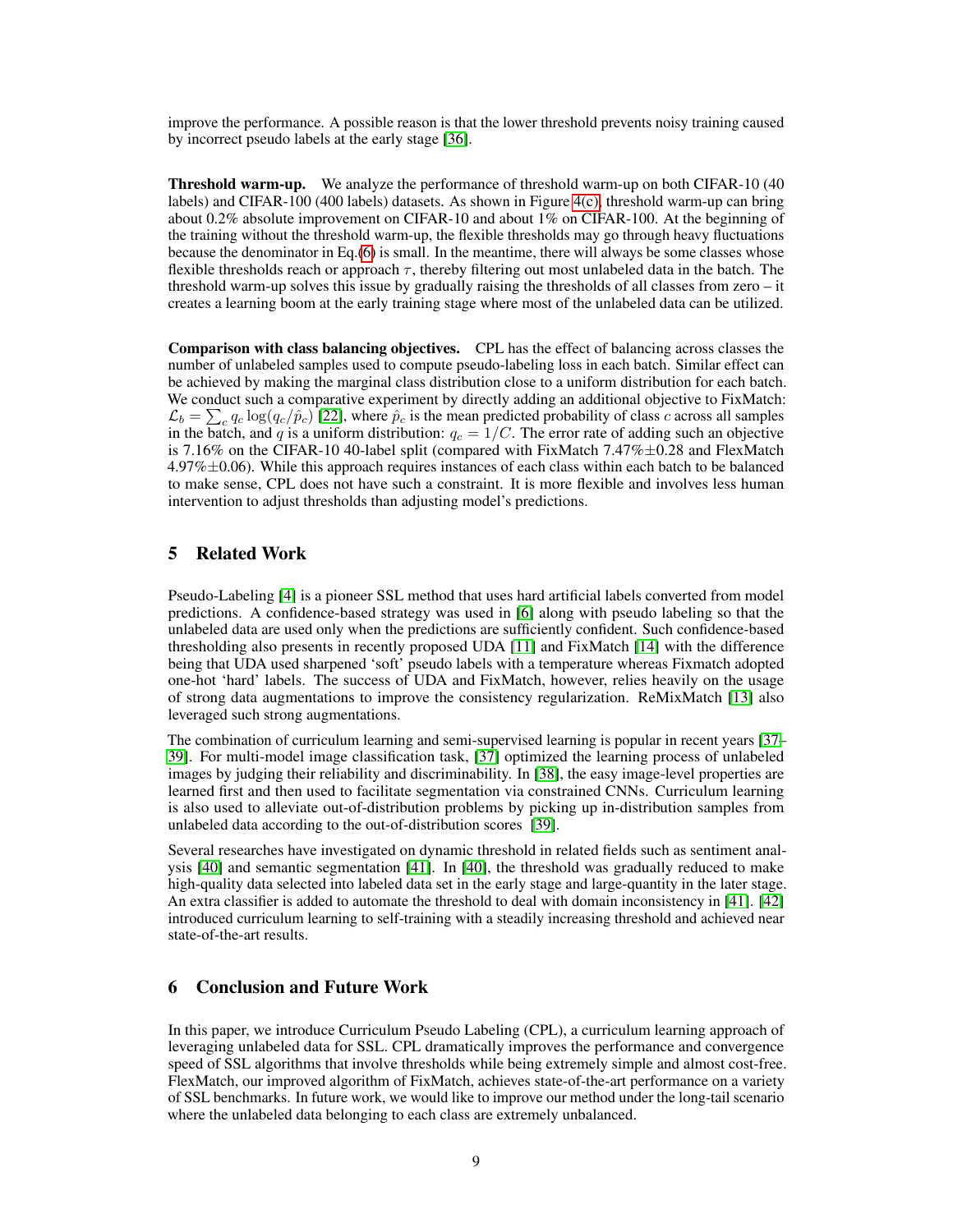### Broader Impact

CPL fills the gap that no modern SSL algorithm considers the inherent learning difficulties of different classes during the training, and shows that by doing so, the convergence speed and final accuracy can both be improved. We hope that CPL can attract more future attention to explore the effectiveness of utilizing unlabeled data according to the model's learning status as well as the per-class learning difficulty.

### Funding Disclosure

Funding in direct support of this work: computing resource granted by Tokyo Institute of Technology and Microsoft Research Asia. This work was partially supported by Toray Science Foundation.

## References

- <span id="page-9-0"></span>[1] Philip Bachman, Ouais Alsharif, and Doina Precup. Learning with pseudo-ensembles. In *NeurIPS*, pages 3365–3373, 2014.
- <span id="page-9-8"></span>[2] Samuli Laine and Timo Aila. Temporal ensembling for semi-supervised learning. *ICLR*, 2017.
- <span id="page-9-1"></span>[3] Mehdi Sajjadi, Mehran Javanmardi, and Tolga Tasdizen. Regularization with stochastic transformations and perturbations for deep semi-supervised learning. In *NeurIPS*, pages 1171–1179, 2016.
- <span id="page-9-2"></span>[4] Dong-Hyun Lee et al. Pseudo-label: The simple and efficient semi-supervised learning method for deep neural networks. In *Workshop on challenges in representation learning, ICML*, volume 3, 2013.
- <span id="page-9-11"></span>[5] Geoffrey J McLachlan. Iterative reclassification procedure for constructing an asymptotically optimal rule of allocation in discriminant analysis. *Journal of the American Statistical Association*, 70(350):365–369, 1975.
- <span id="page-9-13"></span>[6] Chuck Rosenberg, Martial Hebert, and Henry Schneiderman. Semi-supervised self-training of object detection models. 2005.
- <span id="page-9-12"></span>[7] Henry Scudder. Probability of error of some adaptive pattern-recognition machines. *IEEE Transactions on Information Theory*, 11(3):363–371, 1965.
- <span id="page-9-3"></span>[8] Qizhe Xie, Minh-Thang Luong, Eduard Hovy, and Quoc V Le. Self-training with noisy student improves imagenet classification. In *CVPR*, pages 10687–10698, 2020.
- <span id="page-9-4"></span>[9] Antti Rasmus, Harri Valpola, Mikko Honkala, Mathias Berglund, and Tapani Raiko. Semisupervised learning with ladder networks. In *NeurIPS*, pages 3546–3554, 2015.
- <span id="page-9-9"></span>[10] Antti Tarvainen and Harri Valpola. Mean teachers are better role models: Weight-averaged consistency targets improve semi-supervised deep learning results. In *NeurIPS*, pages 1195– 1204, 2017.
- <span id="page-9-7"></span>[11] Qizhe Xie, Zihang Dai, Eduard Hovy, Thang Luong, and Quoc Le. Unsupervised data augmentation for consistency training. *NeurIPS*, 33, 2020.
- <span id="page-9-10"></span>[12] David Berthelot, Nicholas Carlini, Ian Goodfellow, Nicolas Papernot, Avital Oliver, and Colin Raffel. Mixmatch: A holistic approach to semi-supervised learning. *NeurIPS*, page 5050–5060, 2019.
- <span id="page-9-5"></span>[13] David Berthelot, Nicholas Carlini, Ekin D Cubuk, Alex Kurakin, Kihyuk Sohn, Han Zhang, and Colin Raffel. Remixmatch: Semi-supervised learning with distribution matching and augmentation anchoring. In *ICLR*, 2019.
- <span id="page-9-6"></span>[14] Kihyuk Sohn, David Berthelot, Nicholas Carlini, Zizhao Zhang, Han Zhang, Colin A Raffel, Ekin Dogus Cubuk, Alexey Kurakin, and Chun-Liang Li. Fixmatch: Simplifying semisupervised learning with consistency and confidence. *NeurIPS*, 33, 2020.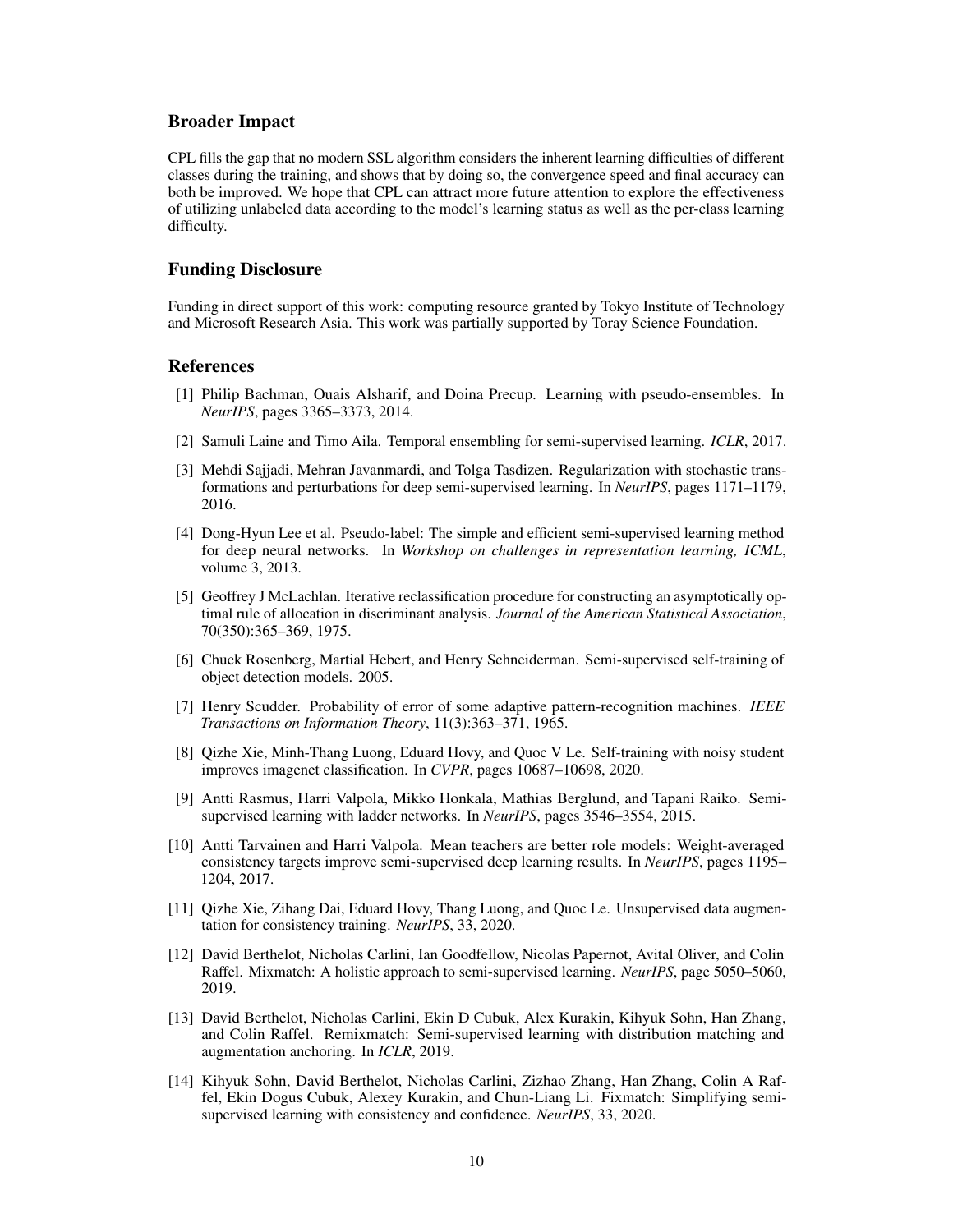- <span id="page-10-0"></span>[15] Yoshua Bengio, Jérôme Louradour, Ronan Collobert, and Jason Weston. Curriculum learning. In *ICML*, pages 41–48, 2009.
- <span id="page-10-1"></span>[16] Yves Grandvalet, Yoshua Bengio, et al. Semi-supervised learning by entropy minimization. In *CAP*, pages 281–296, 2005.
- <span id="page-10-2"></span>[17] Anastasia Pentina, Viktoriia Sharmanska, and Christoph H Lampert. Curriculum learning of multiple tasks. In *CVPR*, pages 5492–5500, 2015.
- [18] Lu Jiang, Deyu Meng, Qian Zhao, Shiguang Shan, and Alexander Hauptmann. Self-paced curriculum learning. In *AAAI*, volume 29, 2015.
- [19] Alex Graves, Marc G Bellemare, Jacob Menick, Remi Munos, and Koray Kavukcuoglu. Automated curriculum learning for neural networks. In *ICML*, pages 1311–1320. PMLR, 2017.
- [20] Guy Hacohen and Daphna Weinshall. On the power of curriculum learning in training deep networks. In *ICML*, pages 2535–2544. PMLR, 2019.
- <span id="page-10-3"></span>[21] Daphna Weinshall, Gad Cohen, and Dan Amir. Curriculum learning by transfer learning: Theory and experiments with deep networks. In *ICML*, pages 5238–5246. PMLR, 2018.
- <span id="page-10-4"></span>[22] Eric Arazo, Diego Ortego, Paul Albert, Noel E O'Connor, and Kevin McGuinness. Pseudolabeling and confirmation bias in deep semi-supervised learning. In *IJCNN*, pages 1–8, 2020.
- <span id="page-10-5"></span>[23] Alex Krizhevsky, Geoffrey Hinton, et al. Learning multiple layers of features from tiny images. 2009.
- <span id="page-10-6"></span>[24] Yuval Netzer, Tao Wang, Adam Coates, Alessandro Bissacco, Bo Wu, and Andrew Y Ng. Reading digits in natural images with unsupervised feature learning. 2011.
- <span id="page-10-7"></span>[25] Adam Coates, Andrew Ng, and Honglak Lee. An analysis of single-layer networks in unsupervised feature learning. In *AISTATS*, pages 215–223, 2011.
- <span id="page-10-8"></span>[26] Jia Deng, Wei Dong, Richard Socher, Li-Jia Li, Kai Li, and Li Fei-Fei. Imagenet: A large-scale hierarchical image database. In *CVPR*, pages 248–255. Ieee, 2009.
- <span id="page-10-9"></span>[27] Avital Oliver, Augustus Odena, Colin Raffel, Ekin D Cubuk, and Ian J Goodfellow. Realistic evaluation of deep semi-supervised learning algorithms. In *NeurIPS*, pages 3239–3250, 2018.
- <span id="page-10-10"></span>[28] Adam Paszke, Sam Gross, Francisco Massa, Adam Lerer, James Bradbury, Gregory Chanan, Trevor Killeen, Zeming Lin, Natalia Gimelshein, Luca Antiga, et al. Pytorch: An imperative style, high-performance deep learning library. *NeurIPS*, 32:8026–8037, 2019.
- <span id="page-10-11"></span>[29] Ilya Sutskever, James Martens, George Dahl, and Geoffrey Hinton. On the importance of initialization and momentum in deep learning. In *ICML*, pages 1139–1147. PMLR, 2013.
- <span id="page-10-12"></span>[30] Boris T Polyak. Some methods of speeding up the convergence of iteration methods. *Ussr computational mathematics and mathematical physics*, 4(5):1–17, 1964.
- <span id="page-10-13"></span>[31] Ilya Loshchilov and Frank Hutter. Sgdr: Stochastic gradient descent with warm restarts. *ICLR*, 2016.
- <span id="page-10-14"></span>[32] Ekin D Cubuk, Barret Zoph, Jonathon Shlens, and Quoc V Le. Randaugment: Practical automated data augmentation with a reduced search space. In *Proceedings of the IEEE/CVF Conference on Computer Vision and Pattern Recognition Workshops*, pages 702–703, 2020.
- <span id="page-10-15"></span>[33] Kaiming He, Xiangyu Zhang, Shaoqing Ren, and Jian Sun. Deep residual learning for image recognition. In *Proceedings of the IEEE conference on computer vision and pattern recognition*, pages 770–778, 2016.
- <span id="page-10-16"></span>[34] Sergey Zagoruyko and Nikos Komodakis. Wide residual networks. In *BMVC*, 2016.
- <span id="page-10-17"></span>[35] Tianyi Zhou, Shengjie Wang, and Jeff Bilmes. Time-consistent self-supervision for semisupervised learning. In *ICML*, pages 11523–11533. PMLR, 2020.